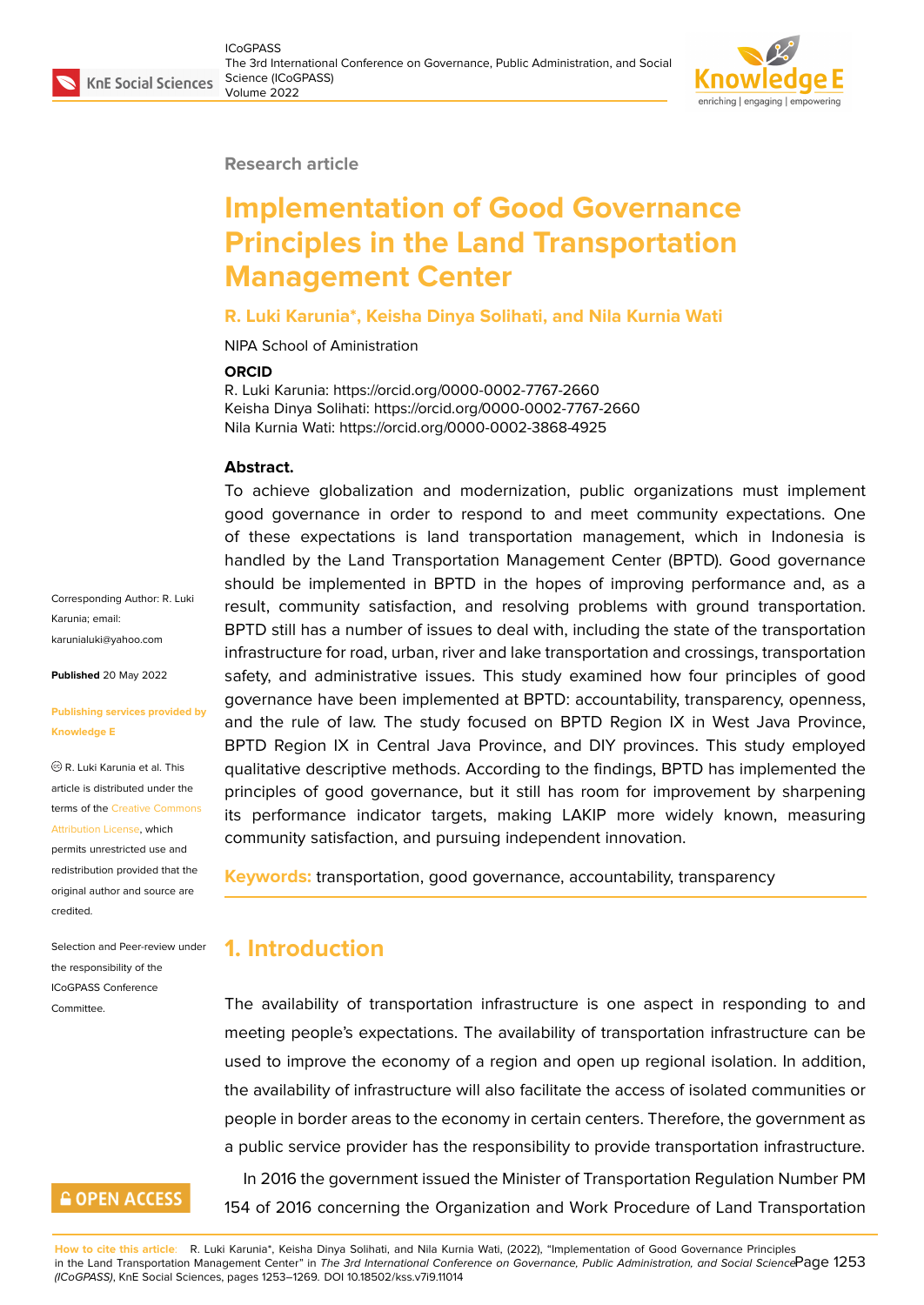**KnE Social Sciences** 



Management Centers in order to improve the effectiveness and efficiency of land transportation management in Indonesia. Based on this regulation, there are 25 Technical Implementation Units within the Ministry of Transportation which are referred to as Land Transportation Management Centers (BPTD). BPTD is a Technical Implementation Unit within the Ministry of Transportation which is under and responsible to the Director General of Land Transportation who has the authority to manage land transportation in Indonesia according to its typology. BPTD is tasked with carrying out traffic management and road transportation, road transportation facilities and infrastructure, river lake transportation and crossings as well as the operation of ferry ports at commercial and pioneering ferry ports.

In managing land transportation, BPTD is required to be able to implement good governance. Meanwhile, since 2016-2019, the Ministry of Transportation has dismissed 31 civil servants for being involved in corruption cases. This shows that the work unit within the Ministry is a unit that is quite prone to being involved in corruption and extortion. Including BPTD as a Technical Implementation Unit within the Ministry of Transportation which is under and responsible to the Director General of Land Transportation. In general, based on the Strategic Land Transportation Issues listed in the Strategic Plan of the Directorate General of Land Transportation for 2020-2024, there are two problems that must be faced in the management of land transportation. The first is the problem of performance and the impact of land transportation services. The second problem is the implementation of the transportation sector.

BPTD Region X Central Java and DIY Provinces and BPTD Region IX West Java Province is one of the technical implementation units within the Ministry of Transportation which act as the sample in the research on the efforts to implement good governance that has been carried out so far. However, several aspects of the problems faced by BPTD Region X Central Java and DIY are very diverse, including those related to the poor condition of road infrastructure services, affordability and equity of transportation services, obstacles to illegal retribution on roads, incomplete data and facilities, lack of adequate guidelines, lack of coordination etc. The problems faced by BPTD Region IX West Java Province include: conflicts of interest with the community, funding constraints, stakeholder support, management of activity implementation, and human resource constraints.

In realizing good organizational governance, BPTD must apply the principles of good governance, including participation, law enforcement, transparency, responsiveness, consensus, equality and justice, effectiveness and efficiency, accountability, and strategic vision. The purpose of this study was to determine how the implementation of the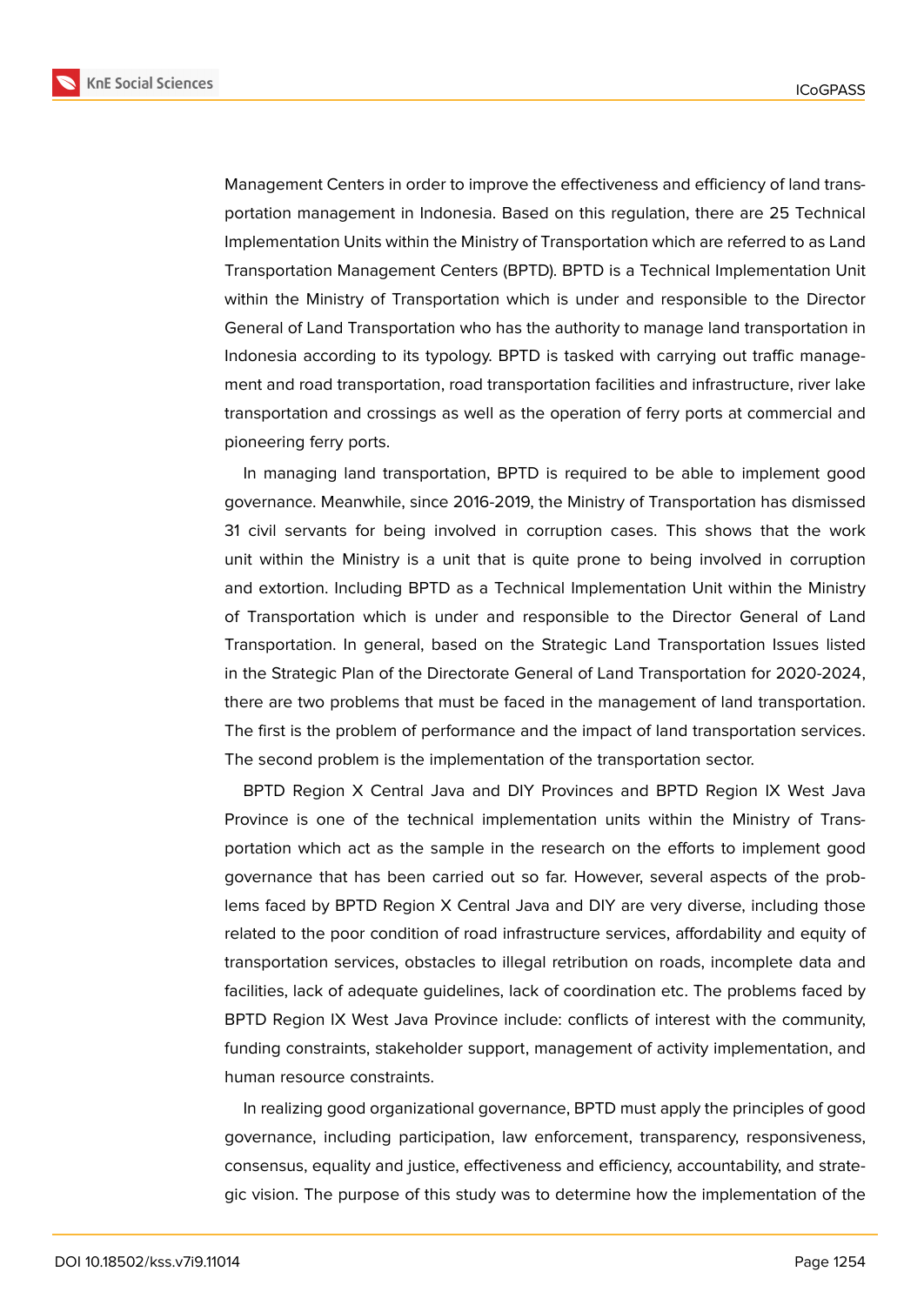principles of good governance in the management of land transportation at the Land Transportation Management Center (BPTD), especially in regions IX and X based on descriptive analysis.

# **2. LITERATURE STUDY**

Ruslan [1] in his research entitled Implementation of the Principles of Good Governance (Good Governance) found that the principles of Good Governance in the implementation of regional autonomy have not been fully implemented. The most important principles are the rule of law, openness, participation and accountability. Heryanto [2] in his research entitled Implementation of Good Governance to Improve Public Services in Indonesia found that the principles of Good Governance are an effort that can be made to reduce the practice of KKN in the public service system. The focus of thi[s](#page-15-1) service is Good Governance which serves as a direction in improving public services that are oriented towards results, not inputs.

Yuliono and Ngumar [3] in their research entitled Implementation of Good Governance Principles in Improving the Performance of Public Service Organizations found that the implementation of Good Governance had improved the performance of public service organizations, bu[t f](#page-15-2)ound obstacles such as employees who did not understand the principles of Good Governance. Based on several previous studies that have been carried out, it can be concluded that basically the principles of good governance are an important aspect in improving the performance of public service organizations. Therefore, in this study, the researcher wanted to see how the implementation of the principles of good governance in public service organizations, especially in BPTD Regions IX and X, which served as service providers in the field of transportation in West Java Province. Central Java and DIY.

### **2.1. Good Governance**

Lockwood as quoted by Rahayu and Juwono [4] explains that "the principles of good governance are a collection of statements that contain how the government should act in carrying out its functions". There are several experts or international institutions who explain the principles of good governance an[d e](#page-15-3)ach international expert or institution determines their respective characteristics so that the expert or institution has different principles. Rahayu and Juwono explain that "this difference is due to differences in viewpoints and the context of discussion by experts and international institutions that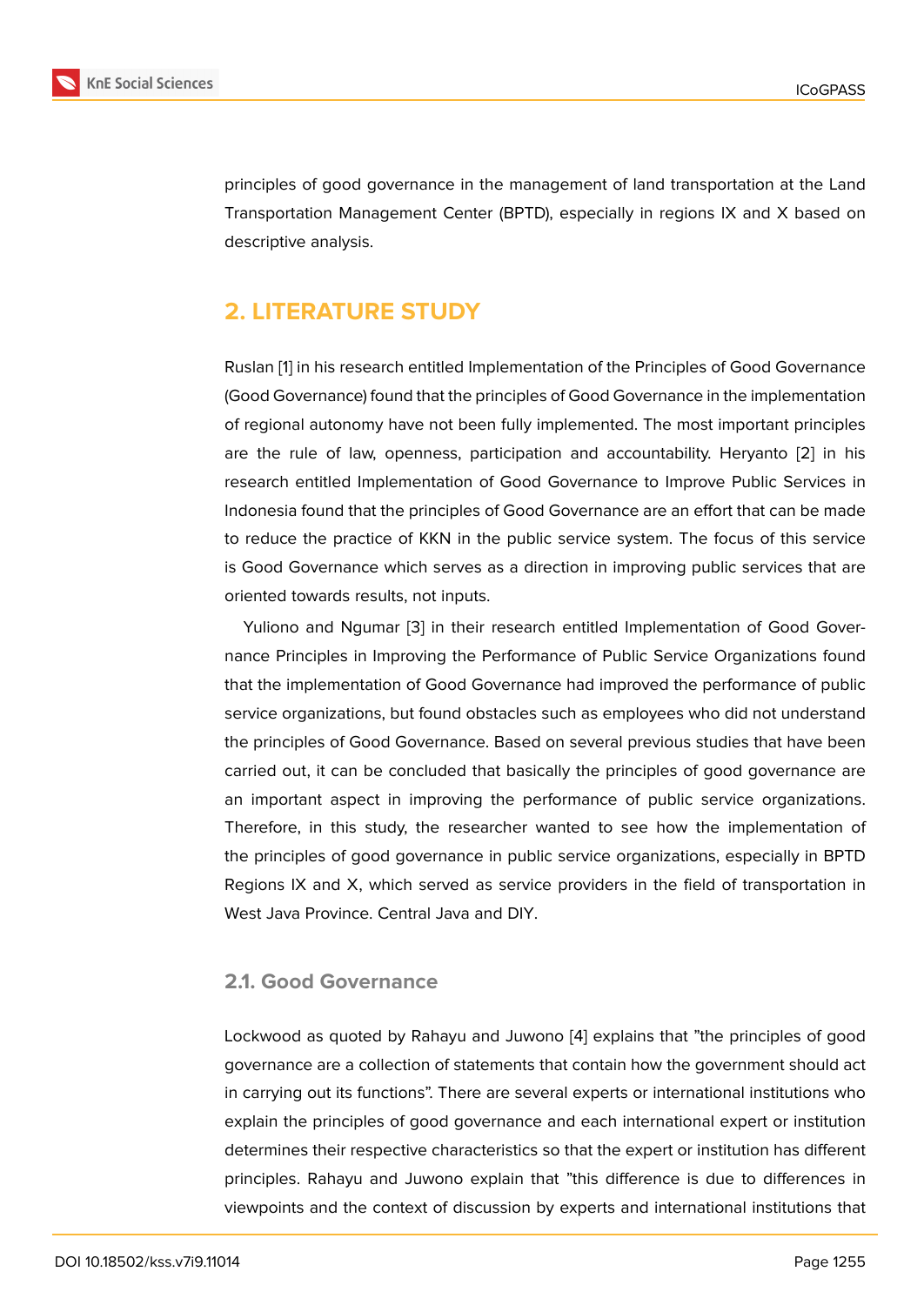express these principles" [4]. One of the international institutions that determine the characteristics of good governance is the United Nations Development Program (UNDP). Based on the characteristics put forward by UNDP, Sedarmayanti [5]concludes that there are four main principles th[at](#page-15-3) describe good governance, namely:

- 1. Accountability, Accountability relates to the obligation of [go](#page-15-4)vernment officials to act as the person in charge and in charge of all actions and policies that have been set.
- 2. Transparency, Transparency related to the implementation of good governance will be transparent to the people, both at the central government level and at the regional government level.
- 3. Openness, Openness is related to wanting opportunities for the people to submit comments and criticisms of the government
- 4. The rule of law, the rule of law is related to the provision of guarantees of legal certainty and a sense of community justice for every policy taken.

### **2.2. Regional Land Transportation Management**

The transportation system consists of a network sub-system (transportation facilities), a movement sub-system (vehicles and transportation media), an activity sub-system (people and goods) and an institutional sub-system (organization). The institutional system functions to optimize the 3 systems above through regulation (laws and regulations), planning, realization of the transportation system plan and Finance - Funding, Land transportation modes consist of rail transportation modes (trains), inland water transportation modes (rivers, lakes, straits), pipeline, cable and road transportation modes. Based on the type of service, land transportation modes are divided into 3, namely: private transportation, chartered or rented transportation, and public transportation [6].

The government and the legislature are trying to organize transportation to control the traffic sector as a supporter of the economy, through Law No. 22 of 2009 concerning Road Traffic and Transportation. Law No. 22 of 2009 explains that transportation pl[ay](#page-15-5)s a role as a supporter, driver, and driver for the growth of a region, so that transportation services are needed that are in line with the level of traffic demand and transportation services that meet ideal values such as orderliness, orderliness, smoothness, safety, and security. Efforts in order to achieve ideal values such as order, order, smoothness, safety, and security, it is required to have an arrangement in the transportation traffic regulation and management system that is patterned, integrated, organized, systematic,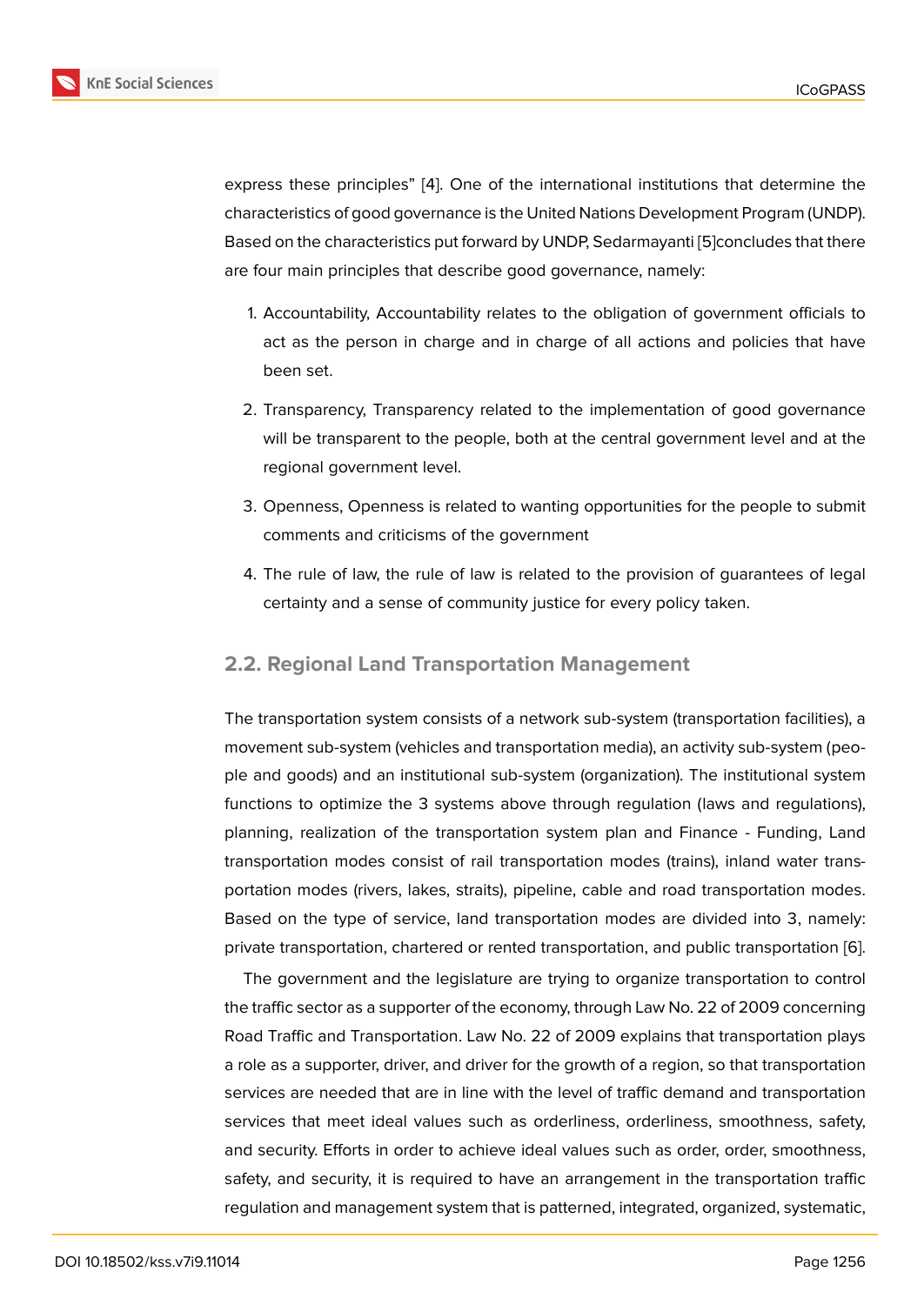and based on interests, fairness, and justice. welfare of the people in the area (province, district/city) concerned [7].

Land transportation management center or abbreviated BPTD was formed on December 30, 2016 based on the Minister of Transportation Regulation Number 154 of 2016 and began carrying out its d[ut](#page-15-6)ies officially on July 21, 2017. BPTD is a technical implementing unit (UPT) within the Ministry of Transportation which is under and and responsible to the director general of Land Transportation led by a Chief. The task of BPTD is to carry out traffic management and road, river, lake and ferry transportation as well as the operation of ferry ports at commercially operated ports and ports that have not been commercially operated.

Multimodal transportation combines various modes of transportation well, efficiently and effectively so that it can move from one type of transportation to another quickly, cheaply, safely, and comfortably. Thus, according to Haryanto [8], the formulation of transportation policy should be a comprehensive action, which at least must pay attention to aspects of urban spatial planning, environmental protection, public order, and law enforcement. The formulation of transportation policies tha[t d](#page-15-7)o not pay attention to social aspects of society can lead to unnecessary conflicts, and tend to be counterproductive.

## **3. method**

This research uses a qualitative approach with a case study method. Qualitative research is research that is carried out through a process of exploring and understanding individual and group behavior, describing social problems or humanitarian problems, and the final activity is making reports into a flexible structure as described by Creswell [9]. This study focuses on the four main principles of good governance because its accordance with UNDP principles summarized by Sedarmayanti that in implementing good governance in public organization, there are at least four four main principles to [be](#page-15-8) considered as follows:

- 1. Accountability
- 2. Transparency
- 3. Openness
- 4. Rule of law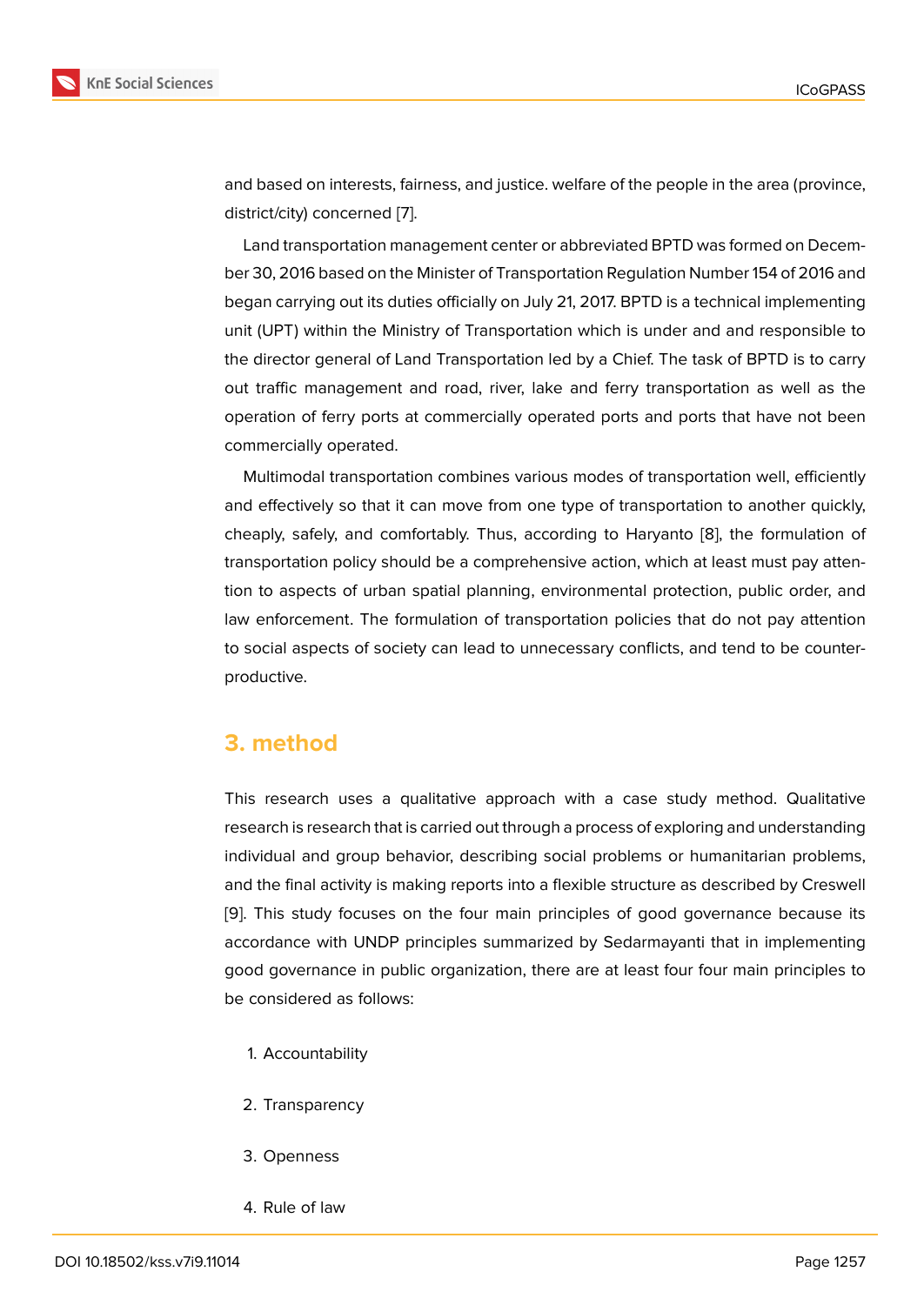This study uses primary data sources derived from interviews and observations, as well as secondary data sources derived from document studies. The loci in this study were BPTD Region IX West Java Province and BPTD Region X Central Java Province and DIY Province.

# **4. Results and Discussion**

### **4.1. Accountability Principle**

Accountability is one of the principles in the implementation of good governance. In Article 3 of Law Number 28 of 1999 concerning the Implementation of a State that is Clean and Free from Corruption, Collusion and Nepotism, it is stated that accountability is one of the general principles of governance. The principle of accountability is the principle that determines that every activity and the final result of the activities of a State Organizer must be accountable to the community or the people as the holder of the highest sovereignty of the state in accordance with the provisions of the applicable laws and regulations.

The principle of accountability relates to the extent to which performance achievements and strategic efforts have been made by BPTD Region IX West Java Province and BPTD Region X Central Java Province and DIY Province. Basically, as public agencies, BPTD Region IX West Java Province and BPTD Region X Central Java Province and DIY Province both have accountability to the general public. In carrying out its duties and functions, this accountability is realized by the implementation of land transportation management programs, both in West Java Province, as well as in Central Java and Yogyakarta Provinces. As a form of accountability to the community, the performance accountability of BPTD Region IX West Java Province and BPTD Region X Central Java Province and DIY Province is formally realized in the form of Government Agency Performance Accountability Report (LAKIP) which is made annually.

The results showed that BPTD Region X Central Java Province and DIY Province carried out performance management through the use of information technology called E-performance. As explained in LAKIP BPTD Region X Central Java Province and DIY Province [10] that "the performance management mechanism of the Directorate General of Land Transportation through the E-performance application starts from the targets set in the Performance Agreement (PK) which is then measured and reporting, monitoring an[d e](#page-15-9)valuation on a regular basis through a web-based E-Performance application. Performance measurement management is carried out throughout the year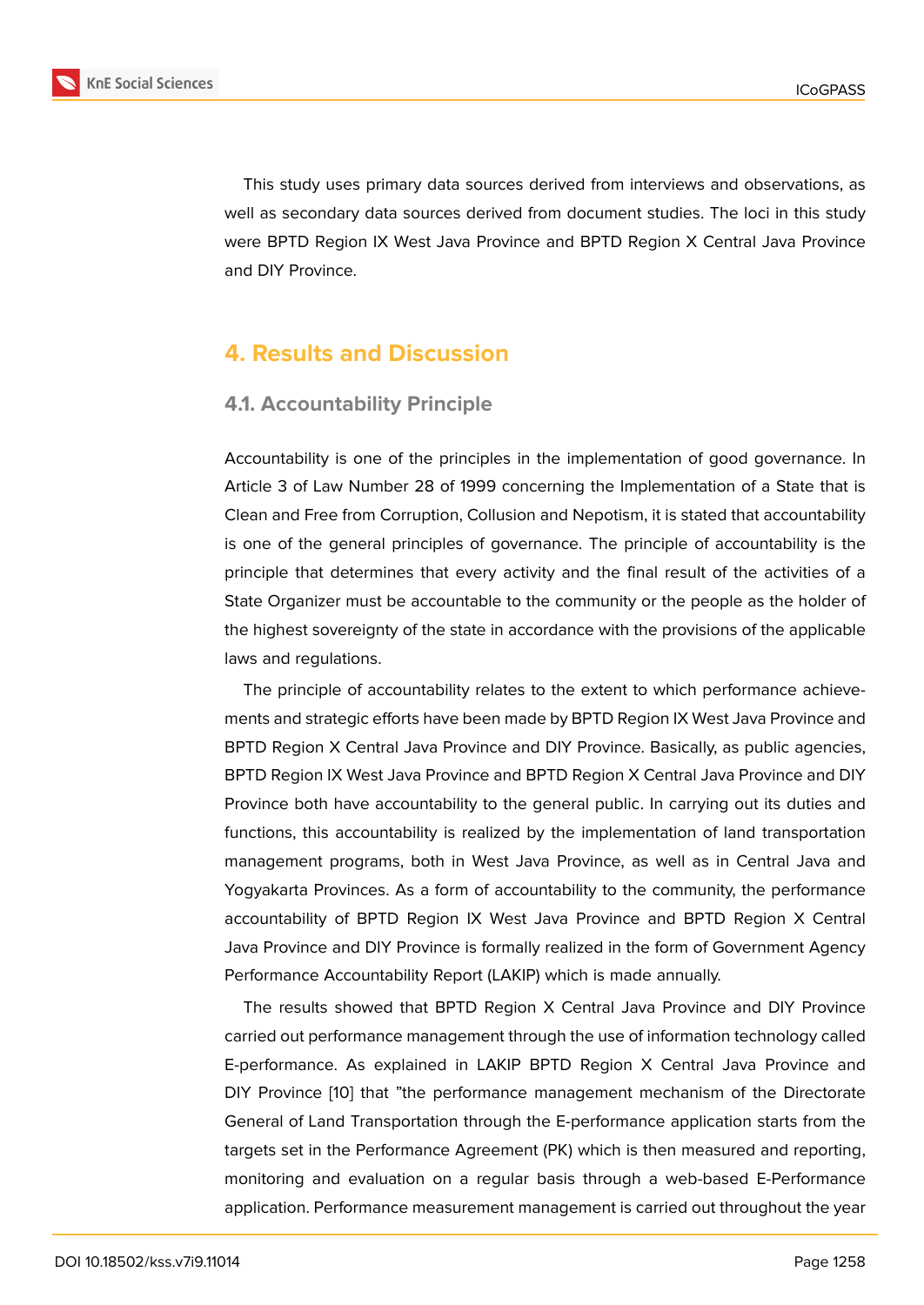which includes the process of inputting, validating, and reporting periodically at the beginning of the month". In this case, the performance management mechanism is carried out jointly between data managers and performance reports at BPTD and the Secretariat of the Directorate General of Land Transportation.

The results of the study indicate that the results of performance measurement are presented in the form of percentages. In LAKIP BPTD Region X Central Java Province and DIY Province [10] it is explained that "the results of performance measurement are obtained based on the realization data of each performance indicator based on the funding approach. Each performance indicator is used to realize the strategic objectives that have been s[et i](#page-15-9)n the BPTD Strategic Plan". Based on the 2019 performance achievements, it can be seen that there are 6 strategic targets with 33 performance indicators. Of the 33 performance indicators, almost all of the KPIs achieved the set targets, and there were even some KPIs that exceeded the target.

The success of achieving the strategic targets that have been set is also a form of accountability for BPTD Region X Central Java Province and DIY Province. The results showed that of the 6 strategic objectives, there were five targets that succeeded in achieving the target. The first is the realization of transportation services that are reliable, competitive, and provide added value in order to realize connectivity between regions in the BPTD Agency Region X Central Java Province and DIY Province totaling 4 connectivity and all of them have been fulfilled. The four inter-regional connectivity consists of the number of pioneering road transport routes as many as 2 routes, the number of pioneering 1 traffic crossings, the number of commercial ferry crossings 1 LAKIP [10].

Second is the realization of traffic safety on roads and crossings. This strategic target has 13 performance indicators and all of them have been achieved in 2019. In LAKI[P \(](#page-15-9)2019:62) it is explained that "the entire target in 2019 was achieved 100%, this can happen because of the support of all parties who have participated and actively played a role in BPTD Region X Central Java Province and DIY Province". The third is increasing the performance of land transportation facilities and infrastructure services. This strategic goal is measured through 3 indicators and the research results show that all indicators have been achieved. as explained in LAKIP [10] that "the three strategic targets consisting of 3 performance indicators resulted in satisfactory success in every activity that has been carried out. Fourth is to improve the quality and performance of BPTD ASN. This strategic target has 3 performance indica[tor](#page-15-9)s, namely the number of employees who already have certificates, the implementation of increasing employee motivation for BPTD X Region X Central Java Province and D.I.Yogyakarta. As well as the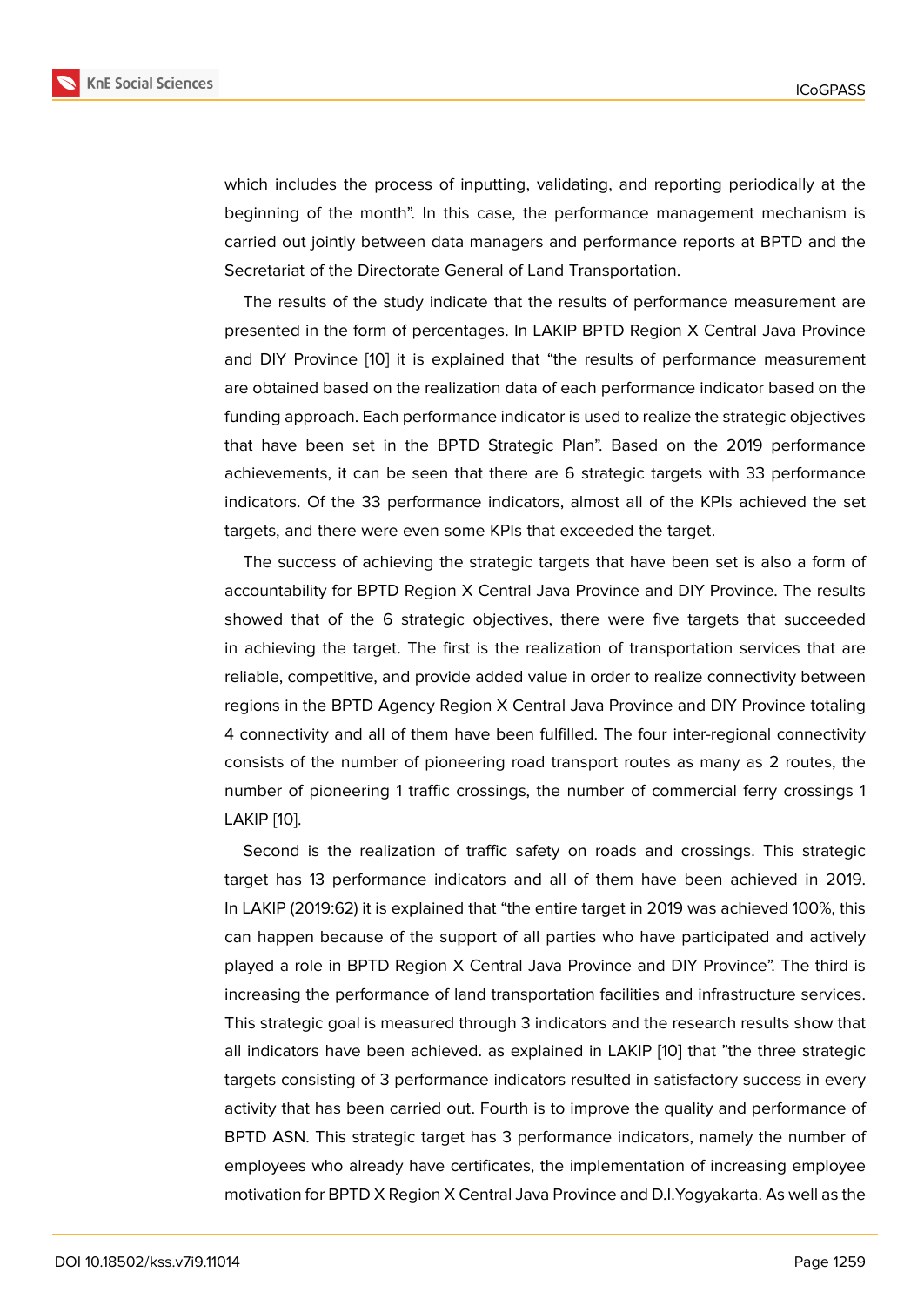

implementation of BPTD Technical Guidance and Socialization. Fifth is to increase the capacity of land transportation facilities and infrastructure. This strategic objective has two indicators. The first indicator is the number of terminal constructions. The results showed that from the 1 terminal development target set, 1. The second indicator was the rehabilitation of terminal A in Central Java and DIY. The results showed that of the 3 rehabilitation targets set is 1.

The sixth is the realization of good governance and clean government in BPTD. This strategic target has 7 indicators, namely the Performance Accountability Value of Government Agencies (AKIP), the level of budget absorption, the value of inventories of assets, the implementation of office administration, the implementation of personnel expenditures including allowances, the preparation of Work Plan and Budget (RKA) materials, Compilation of Performance Accountability Reports Government Agencies (LAKIP), Annual Reports (LAPTAH) and performance determination. But unfortunately not all of these indicators have reached the target set, namely the AKIP value.

The results of the research above show that in 2019 the performance achievements and strategic efforts carried out in BPTD Region X Central Java Province and DIY Province in the management of land transportation are quite good because there is only one indicator that has not reached the target, while other indicators have reached the target and there are even several that exceeds the target.

In terms of administration and performance reporting, BPTD Region X Central Java and Yogyakarta Provinces managed to receive the 2021 SAKIP AWARD award because of their success as a work unit that met the criteria for completing the Government Agency Performance Accountability System (SAKIP) implementation document within the Directorate General of Land Transportation in 2021.

In contrast to BPTD Region IX West Java Province, LKIP is compiled on a quarterly basis. The data we get shows that, in 2021 BPTD Region IX West Java Province has made LKIP Quarter I. Based on the report it was found that there are two work targets for BPTD Region IX West Java Province, namely increasing the performance of land transportation and the realization of Good Governance and Clean Government at BPTD. However, for the realization of targets, several targets have not been achieved. This shows that the efforts of BPTD Region IX of West Java Province in realizing accountability are quite good, because the accountability report is not only made once a year, but is made in a quarterly period. This is a form of monitoring the activities that have been planned and can be used as evaluation material so that the implementation in the next quarter will be even better.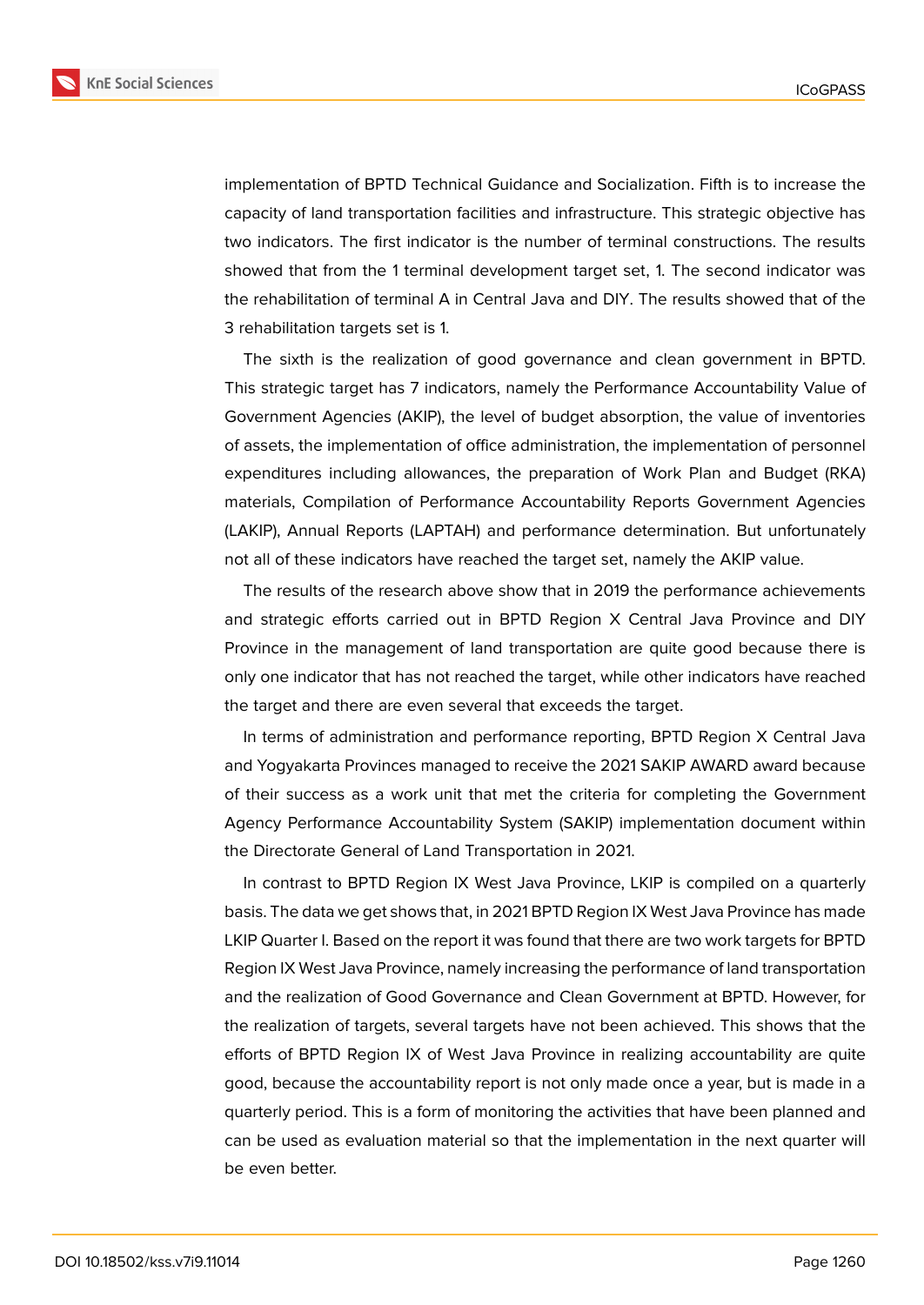In its operation, BTD Region IX West Java Province is in the stage of developing a terminal revitalization which accommodates additional facilities and infrastructure to overcome vehicle chaos. In addition, repairing public facilities such as toilets, prayer rooms, souvenir stalls and others for the convenience of prospective passengers. This is one form of performance achievement carried out by BPTD Region IX West Java Province in improving the performance of land transportation, especially the type A terminal.

BPTD Region IX West Java Province, as well as BPTD Region X Central Java Province and Yogyakarta DIY have implemented the internal control system, as evidenced by the Strategic Plan documents and Performance Accountability Reports of Government Agencies. However, when compared, there are differences in the period of making LAKIP between BPTD Region IX West Java Province and BPTD Region X Central Java Province and DIY Province. BPTD Region IX of West Java Province makes LAKIP in a quarterly period while BPTD Region X of Central Java Province and DIY Province in a period of one year. Making LAKIP in this quarterly period allows BPTD Region IX of West Java Province to more easily monitor which indicators have not been achieved optimally and allow for immediate improvement if there are deviations in the implementation of an activity as an effort to achieve the performance target [11].

Accountability is one of the principles in the implementation of good governance. In Article 3 of Law Number 28 of 1999 concerning Implementation of a State that is Clean and Free from Corruption, Collusion and Nepotism states th[at](#page-15-10) accountability is one of the general principle's governance. The principle of accountability is a determining principle that every activity and the final result of a State Administrator must be accountable to the community or the people as holders of the highest sovereignty of the state, and it must be in accordance with the provisions of the applicable laws and regulations. Almost the same as what Sedarmayanti said [5] that "accountability is related to the obligations of government officials" to act as the person in charge and responsible for all actions and policies that have been set. In this case, accountability in BPTD Region IX West Java Province, BPTD Region X Cen[tra](#page-15-4)l Java Province and the DIY Province with regard to the obligations of BPTD Region IX Java Province West and BPTD Region X Central Java Province and DIY Province as apparatus government is to act as the person in charge and in charge of the all actions and policies that have been established relating to transportation management. In taking responsibility for this, accountability is one of which is realized in the form of the preparation and development of a Performance Report (LAKIP) [11].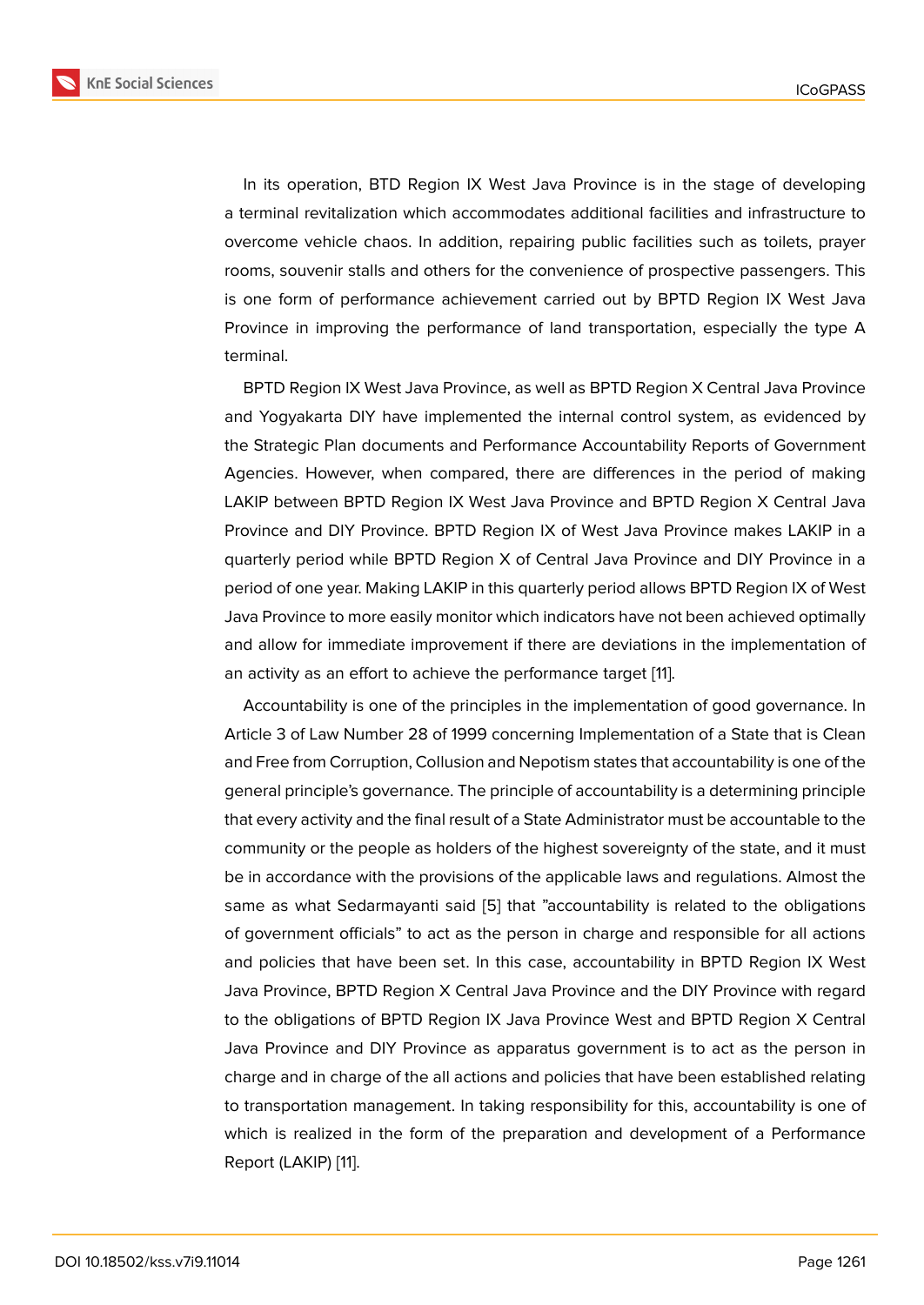**KnE Social Sciences** 



### **4.2. Transparency Principle**

Transparency relates to the administration of government that is transparent to its people, which can be realized from the disclosure of information. BPTD Region X Central Java Province and Yogyakarta DIY do not yet have an official website that accommodates document information and agency performance reports. Performance Reports have been prepared annually, but for publication, both BPTD Region X and BPTD Region IX do not yet have a special website containing information on this publication. The published Performance Report is only an integrated version of the performance report of the Directorate General of Hubdat which can be accessed through http://hubdat.dephub.go.id/ and is open to the public.

In terms of administration, BPTD Region X Central Java and Yogyakarta Provinces succeeded in receiving the 2021 SAKIP AWARD award because of their success as a work unit that met the criteria for completing the Government Agency Performance Accountability System (SAKIP) implementation document within the Directorate General of Land Transportation in 2021.

In terms of financial transparency, BPTD Region X Central Java Province and Yogyakarta Special Region are one of the technical implementing units within the Ministry of Transportation that have succeeded in getting an award as a service work unit with the predicate of Corruption Free Area (WBK) in 2020. To help take over Extortion-prone areas that often occur in the field, supervision of these areas has been handed back to the Ministry of Transportation for operations since 2017. To overcome the transition period, a number of restructuring and rotation of human resources have been carried out and even actions such as closing areas prone to extortion such as bridges. Administratively, there are also sanctions that will be imposed when proven to have committed extortion, namely in the form of administrative sanctions to criminal sanctions. The principle of transparency is also reflected in the acceptance of human resources in BPTD Region X, Central Java Province and DIY, which is also free from collusion practices, because all candidates must take part in an official selection that measures the competence and suitability of candidates through written tests and interviews.

BPTD Region IX West Java Province also does not have a special website that is used as a medium for disseminating information to the public. In terms of financial transparency, the same as BPTD Region X Central Java Province and Yogyakarta Special Region, BPTD Region IX West Java Province is also one of the technical implementing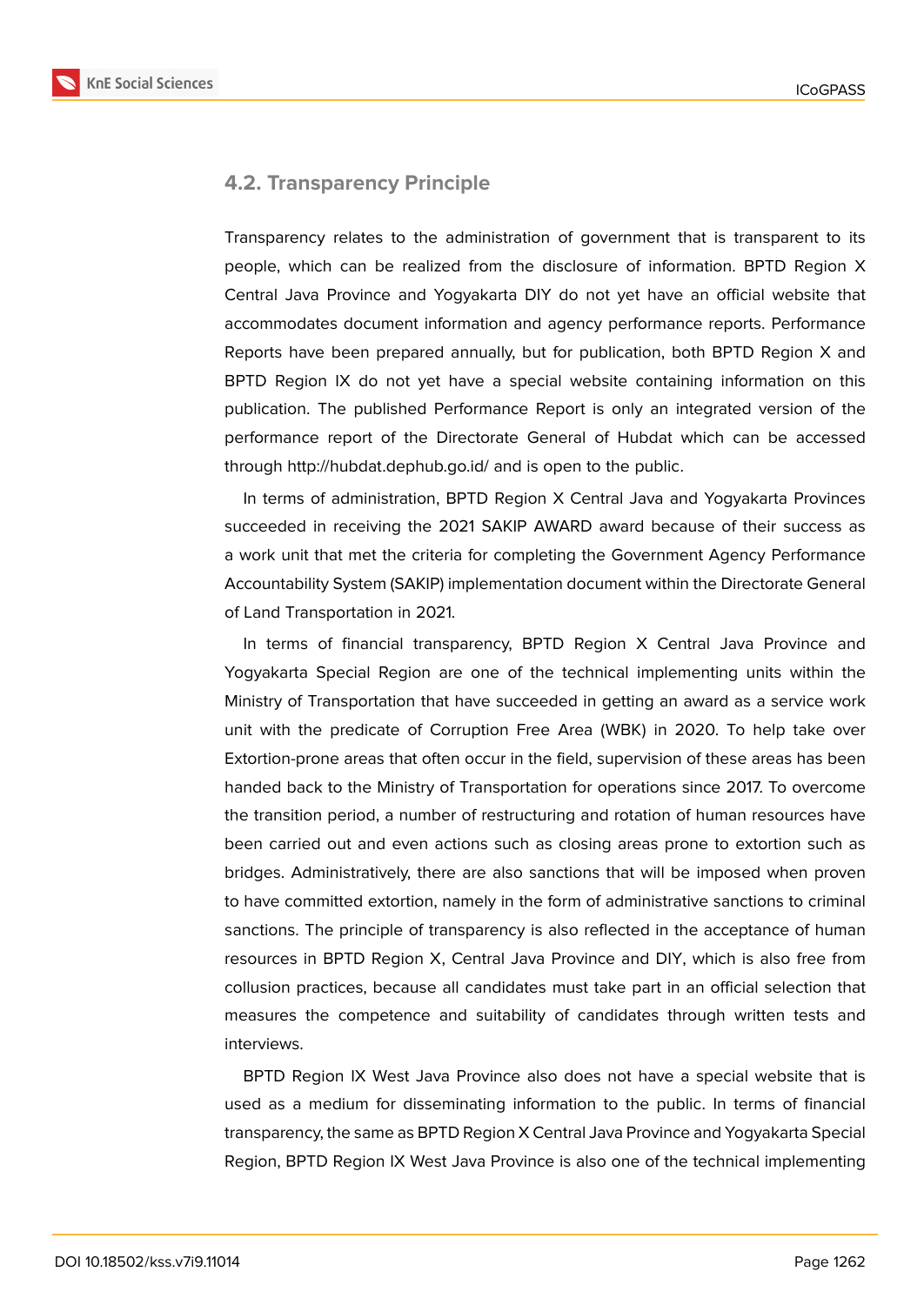

units within the Ministry of Transportation which has succeeded in getting an award as a service work unit with the predicate of Corruption Free Area (WBK) in 2020.

### **4.3. Opennes Principle**

Openness in this study refers to wanting opportunities for people to submit comments and criticisms. BPTD Region X Central Java and DIY also supports collaboration and involvement of stakeholders in the implementation of their duties and functions, for example by conducting a traffic impact analysis (andalalin) in collaborative governance with the police, environmental services, and others.

In addition, independently, BPTD Region X Central Java Province and DIY Yogyakarta have social media as a means of communication to the community, namely through Bptd Jatengdiy's Facebook, Twitter account @bptdjatengdiy (119 followers), and Instagram account @bptdjatengdiy (2,305 followers). In addition, BPTD Region X Central Java Province and DIY Yogyakarta also has a Youtube channel called BPTD JATENGDIY (54 subscribers). But unfortunately, currently in BPTD Region X Central Java Province and DIY Province there is still no survey conducted in assessing community satisfaction related to transportation services.

BPTD Region IX West Java Province also has social media that is used as a means of communication to the community, namely through BPTD JABAR's facebook, twitter account @bptdjabar (120 followers), and instagram account @bptdjabar (2,360 followers). In addition, BPTD Region IX West Java Province also has a youtube channel called BPTD JABAR -KEMENHUB- (647 subscribers). In relation to the principle of openness which requires public criticism and feedback, BPTD Region IX of West Java Province has also carried out periodic community satisfaction surveys. This survey was conducted to see the extent to which the level of community satisfaction with the services provided by each BPTD Region IX West Java Province service unit, the recapitulation of community satisfaction received in 2019 can be seen in table 1 below.

If we look at the number of terminals and UPPKB conducting surveys, it can be seen that not all service units within BPTD Region IX West Java Province conducted surveys in 2019. Based on LAKIP Quarter I 2021 BPTD Region IX West Java Province there are 10 terminals and 8 UPPKB in West Java province. This means that there are still 7 service units that have not conducted a survey in 2019.

In 2021, the results of research conducted at one of the terminals, namely the Leuwi Panjang terminal, showed that this terminal had conducted a community satisfaction survey in March and April 2021. Based on the survey results above, it can be seen that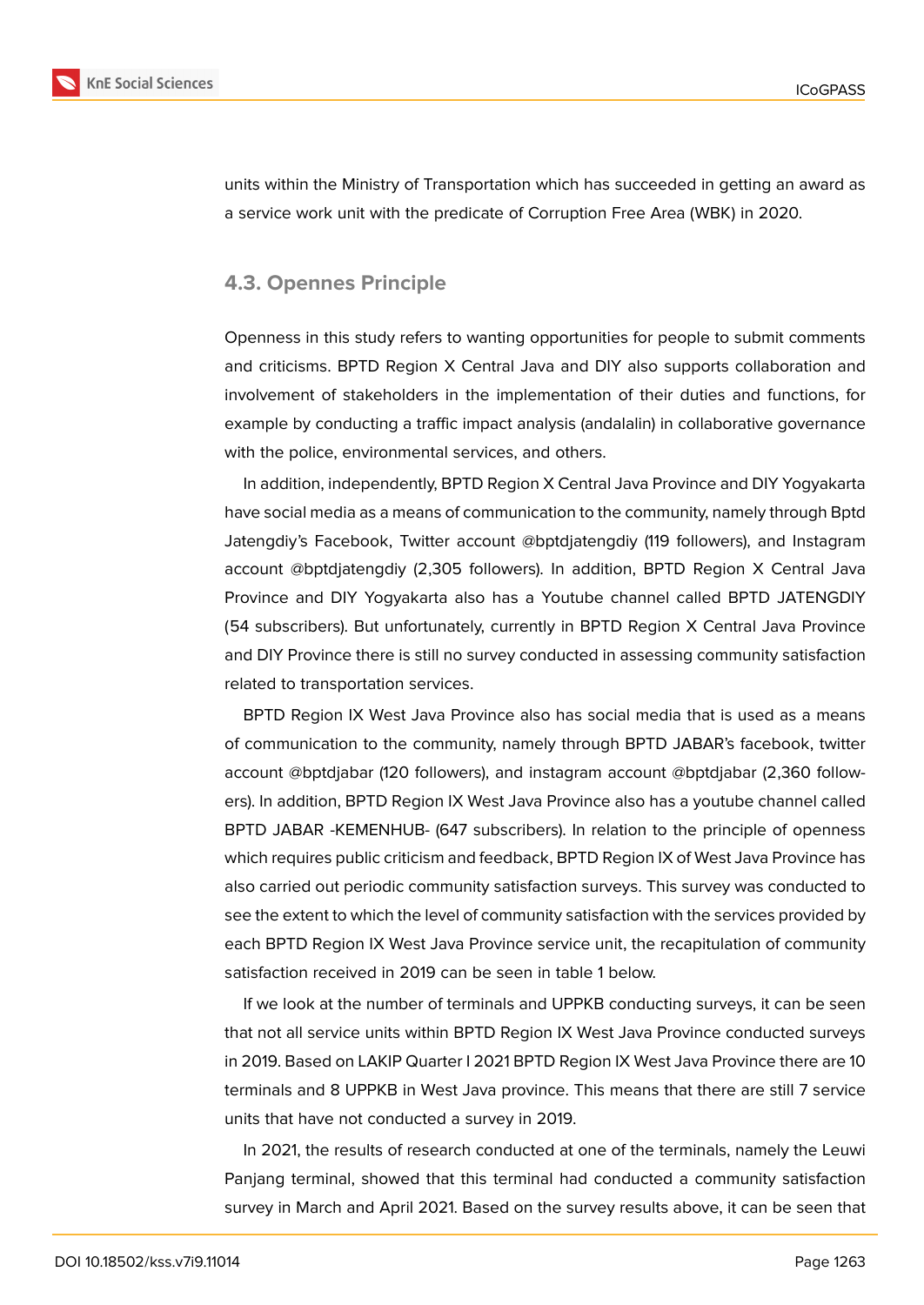| <b>Terminal Tipe A</b> |                          |              |
|------------------------|--------------------------|--------------|
| No                     | Nama terminal            | <b>Nilai</b> |
|                        | <b>Terminal Banjar</b>   | 78,45        |
| 2                      | <b>Terminal Sukabumi</b> | 76,24        |
| 3                      | <b>Terminal Cikampek</b> | 72,94        |
| 4                      | Terminal Kuningan        | 76,78        |
| 5                      | <b>Terminal Garut</b>    | 76,7         |
| 6                      | Terminal tasikmalaya     | 65,31        |
| 7                      | <b>Terminal Subang</b>   | 80,41        |
| 8                      | <b>Terminal Sumedang</b> | 77,12        |
| 9                      | <b>Terminal Cirebon</b>  | 83,68        |
| Jumlah Nilai rata-rata |                          | 76,4         |
| No                     | <b>Nama UPPKB</b>        | <b>Nilai</b> |
|                        | UPPKB Balonggandu        | 64,53        |
| 2                      | <b>UPPKB Losarang</b>    | 87,54        |
| Jumlah Nilai Rata-Rata |                          | 76,035       |

Table 1: List of Total Recap Values of the Community Satisfaction Survey in the BPTD Service Unit Region IX West Java Province in 2019.

in April 2021, the Leuwi terminal service unit Panjang has conducted a community satisfaction survey to 10 respondents. The survey results show that the level of respondents' satisfaction with the services provided is good, with a score of 17.19.

From this, it can be concluded that both BPTD Region X Central Java Province and DIY and BPTD Region IX West Java Province have applied the principle of openness, namely the support of collaboration and involvement of stakeholders in the implementation of their duties and functions.

The results of this study indicate that, basically the two BPTD both have implemented the principle of openness in management transportation in each region in order to realize good governance. This is in accordance with what is explained by Sedarmayanti [5] that "Openness" related to wanting the opportunity to open up for the people to submit comments and criticisms of the government". In this case, there is opportunities for the public to communicate through social media and Community involvement in [co](#page-15-4)mmunity survey activities is a form of BPTD openness to the community

### **4.4. Rule of Law Principle**

The principle of the rule of law in this study refers to the provision of guarantees of legal certainty and a sense of community justice for every policy taken. As part of the Directorate General of Land Transportation, every policy in BPTD Region X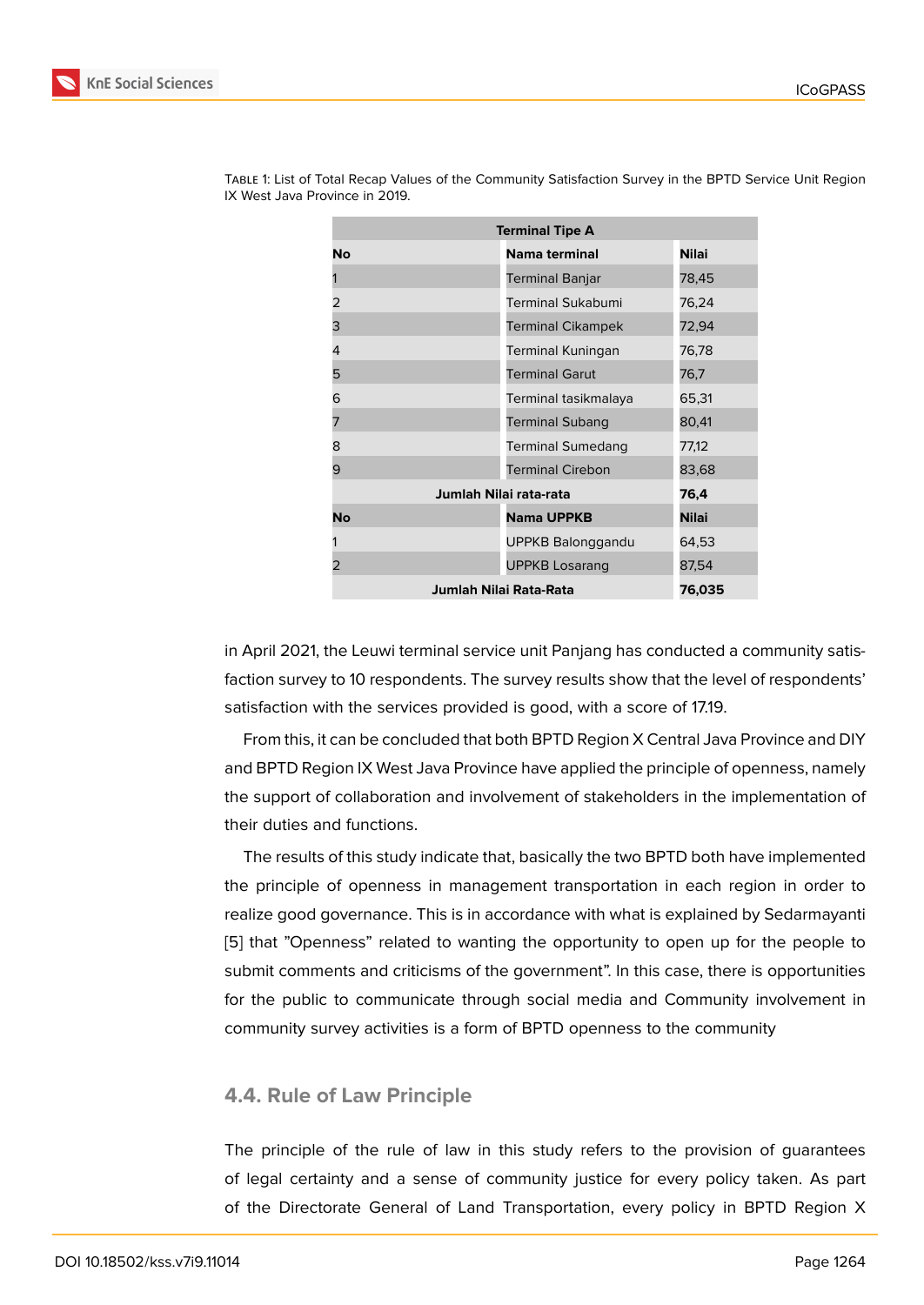Central Java Province and Yogyakarta Special Region and BPTD Region IX West Java Province relating to land transportation management is under the authority of the Directorate General of Land Transportation. This is in accordance with the duties of the Directorate General of Land Transportation in the Minister of Transportation Regulation No. 122 of 2018 concerning the duties and functions of the Directorate General of Land Transportation Article 135 "The Directorate General of Land Transportation has the task of carrying out the formulation and implementation of policies in the field of land transportation". In general, the guarantee of legal certainty relating to the land transportation sector is based on Law no. 17 of 2008 concerning Shipping and its implementing regulations, Law No. 22 of 2009 concerning Road Traffic and Transportation and its Implementing Regulations, and Government Regulation no. 8 of 2011 concerning Multimodal Transportation and its implementing regulations.

The legal rule that guides the management of BPTD is the Regulation of the Minister of Transportation Number PM 20 of 2018 concerning amendments to the Regulation of the Minister of Transportation Number PM 154 of 2016 concerning the Organization and Work Procedure of the Land Transportation Management Center. Sedarmayanti [5] explains that "the rule of law is related to the provision of guarantees of legal certainty and a sense of community justice for every policy taken". Therefore, with the Minister of Transportation Regulation Number PM 20 of 2018 concerning amendments [to](#page-15-4) the Regulation of the Minister of Transportation Number PM 154 of 2016 concerning the Organization and Work Procedure of the Land Transportation Management Center which is used as a reference in carrying out the duties and functions of each BPTD, the guarantee of certainty law and a sense of community justice can be realized.

The guarantee of legal certainty provided by BPTD Region X Central Java Province and Yogyakarta Special Region and BPTD Region IX West Java Province in the management of land transportation also refers to regulations set by the Minister of Transportation, because BPTD acts as a technical implementing unit from the Ministry of Transportation.

The regulation of the working area of each BPTD is regulated in the Regulation of the Minister of Transportation Number PM 154 of 2016 concerning the Organization and Work Procedure of the Land Transportation Management Center as has been perfected by the issuance of the Regulation of the Minister of Transportation Number PM 20 of 2018 concerning amendments to the Regulation of the Minister of Transportation Number PM 154 of 2016 on the Organization and Work Procedure of the Land Transportation Management Center. In general, this change is related to relocating BPTD Region X from Semarang City to Surakarta City.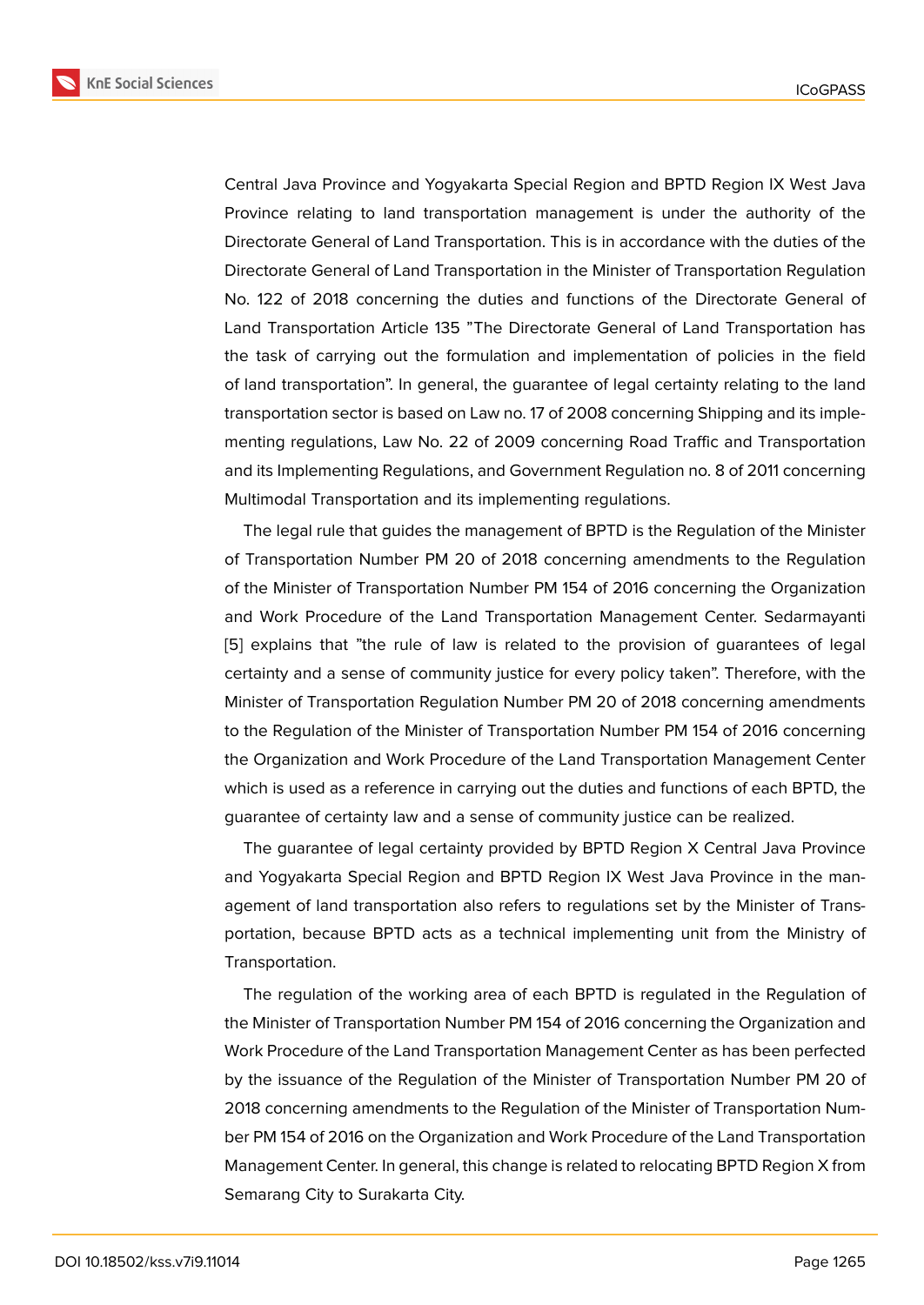Based on this regulation, BPTD has its respective duties and functions according to its type. In addition, between one type with another type also has a different organizational structure. To ensure legal certainty, each element of BPTD must apply the principles of coordination, integration and synchronization, as explained in the Regulation of the Minister of Transportation Number PM 154 of 2016 concerning the Organization and Work Procedure of the Land Transportation Management Center article 21 that "every element of BPTD in carrying out its duties must apply principles of coordination, integration, and synchronization both within the BPTD environment and in relations between government agencies, both central and regional".

The tangible form of upholding the fair service efforts provided by BPTD X Central Java and DIY Provinces to all sections of society is one of which is realized by providing friendly services for vulnerable groups or with special needs. Special treatment for vulnerable groups in the form of providing infrastructure in the implementation of public services is the mandate of Law no. 25 of 2009 concerning Public Services. According to the law, vulnerable groups are the elderly, children, breastfeeding mothers, pregnant women, disabilities, and victims of natural/social disasters. The Soekarno Type A Terminal Unit, Klaten, Central Java, managed to become one of three units that became a pilot for facilities and infrastructure providers that were friendly to vulnerable groups and received an award from the KemenpanRB in March 2021. This is also the embodiment of the Regulation of the Minister of Transportation of the Republic of Indonesia Number PM 49 of 2018 concerning Procedures for Assessment of Performance Services in Public Service Units within the Ministry of Transportation.

Generally, legal certainty in the management of land transportation carried out by BPTD Region IX West Java Province, as well as BPTD Region X Provinces of Central Java and Yogyakarta Special Region refer to the rules made by Minister of Transportation, because BPTD is a Technical Implementing Unit in environment of the Ministry of Transportation which is under and responsible to the Director General of Land Transportation. Hence the rule of law which is used as a reference is the Regulation of the Minister of Transportation Number PM 20 of 2018 concerning amendments to the Regulation of the Minister of Transportation Number PM 154 of 2016 concerning the Organization and Work Procedure of the Transportation Management Center Land. Sedarmayanti [5] explains that "the rule of law is related to provide guarantees of legal certainty and a sense of community justice for every policies taken". Therefore, with the Ministerial Regulation Transportation Number PM 20 of 2018 concerning amendments to the Ministe[ria](#page-15-4)l Regulation Transportation Number PM 154 of 2016 concerning the Organization and Work Procedures of BPTD used as a reference in the implementation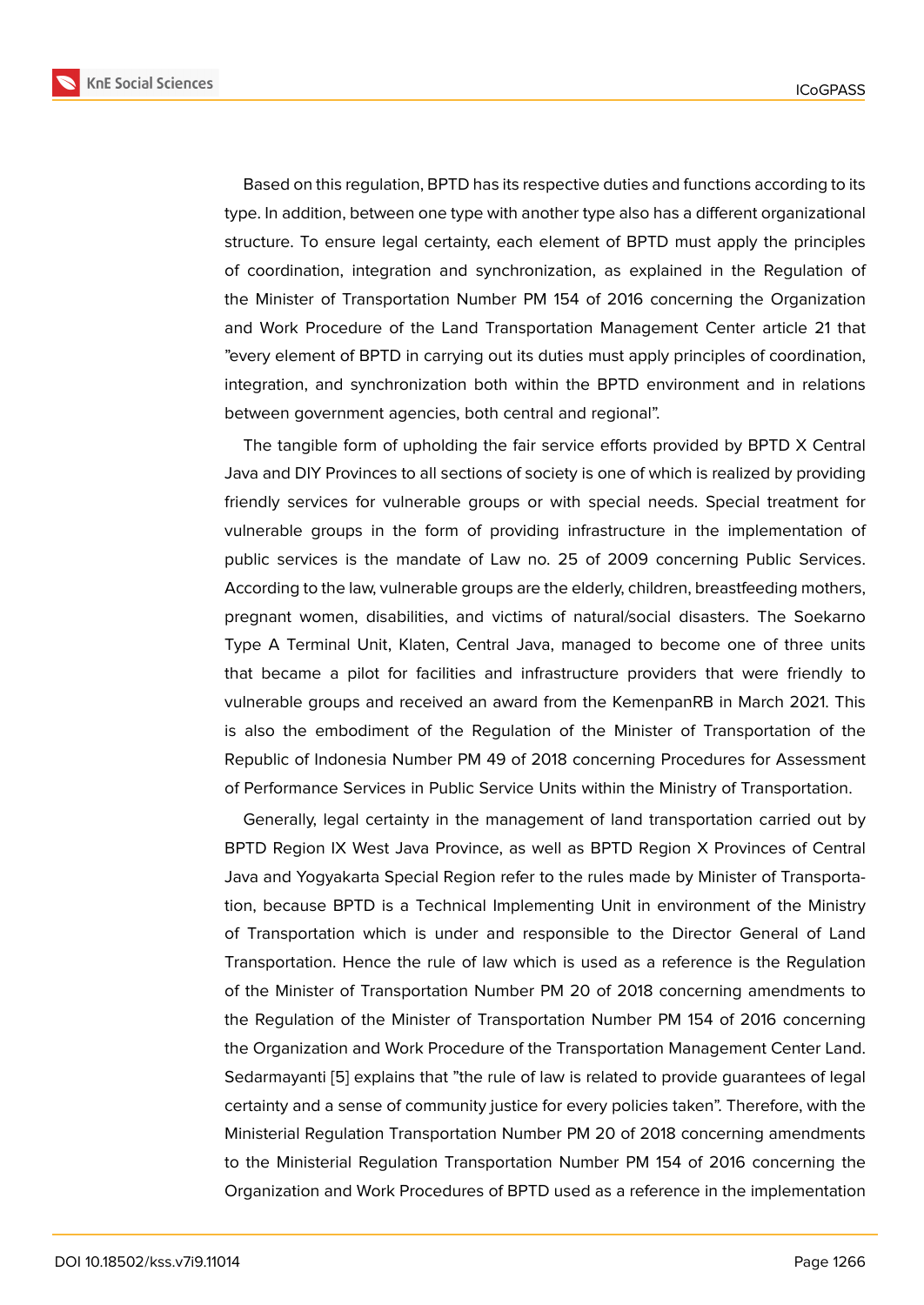

the duties and functions of each BPTD, the provision of legal certainty guarantees and a sense of community justice can be realized

# **5. Conclusions**

Based on the results of research and discussion, the conclusions of this study are as follows:

- 1. Implementation of the principle of accountability in BPTD Region IX West Java Province and BPTD Region X Province Central Java and DIY has been realized through the establishment of LAKIP every year. The implementation of this principle can also be seen from the achievement of the performance indicator targets that have been set every year.
- 2. The implementation of the principle of transparency in BPTD Region IX West Java Province and BPTD Region X Central Java and DIY Provinces has been realized through the existence of social media in the form of Instagram and Facebook and YouTube. In addition, it is also realized by obtaining the WBK predicate in 2020, as well as the existence of a mechanism for accepting Non-PNS HR which is carried out openly through written selection and interviews (especially in BPTD Region X Central Java and DIY Provinces).
- 3. Implementation of the principle of openness in BPTD Region IX West Java Province and BPTD Region X Central Java and DIY Provinces has been realized through collaboration support and involvement of stakeholders in carrying out their duties and functions, for example by conducting a collaborative traffic impact analysis (andalalin) governance with the police, environmental services, and others (at BPTD Region X Central Java and Yogyakarta Provinces), as well as with the existence of social media as a means of communication. In addition, especially in BPTD Region IX West Java Province has also carried out periodic community satisfaction surveys.
- 4. Implementation of the principle of the rule of law in BPTD Region IX West Java Province and BPTD Region X Central Java and DIY Provinces has been realized through the implementation of Law No. 22 of 2009 concerning Road Traffic and Transportation and its Implementing Regulations, Government Regulation No. 8 of 2008 concerning Financial Reporting and Performance of Government Agencies, Presidential Regulation, Republic of Indonesia Number 29 of 2014 concerning the Performance Accountability System of Government Agencies, as well as Law no. 25 of 2009 concerning Public Services in its operational implementation.